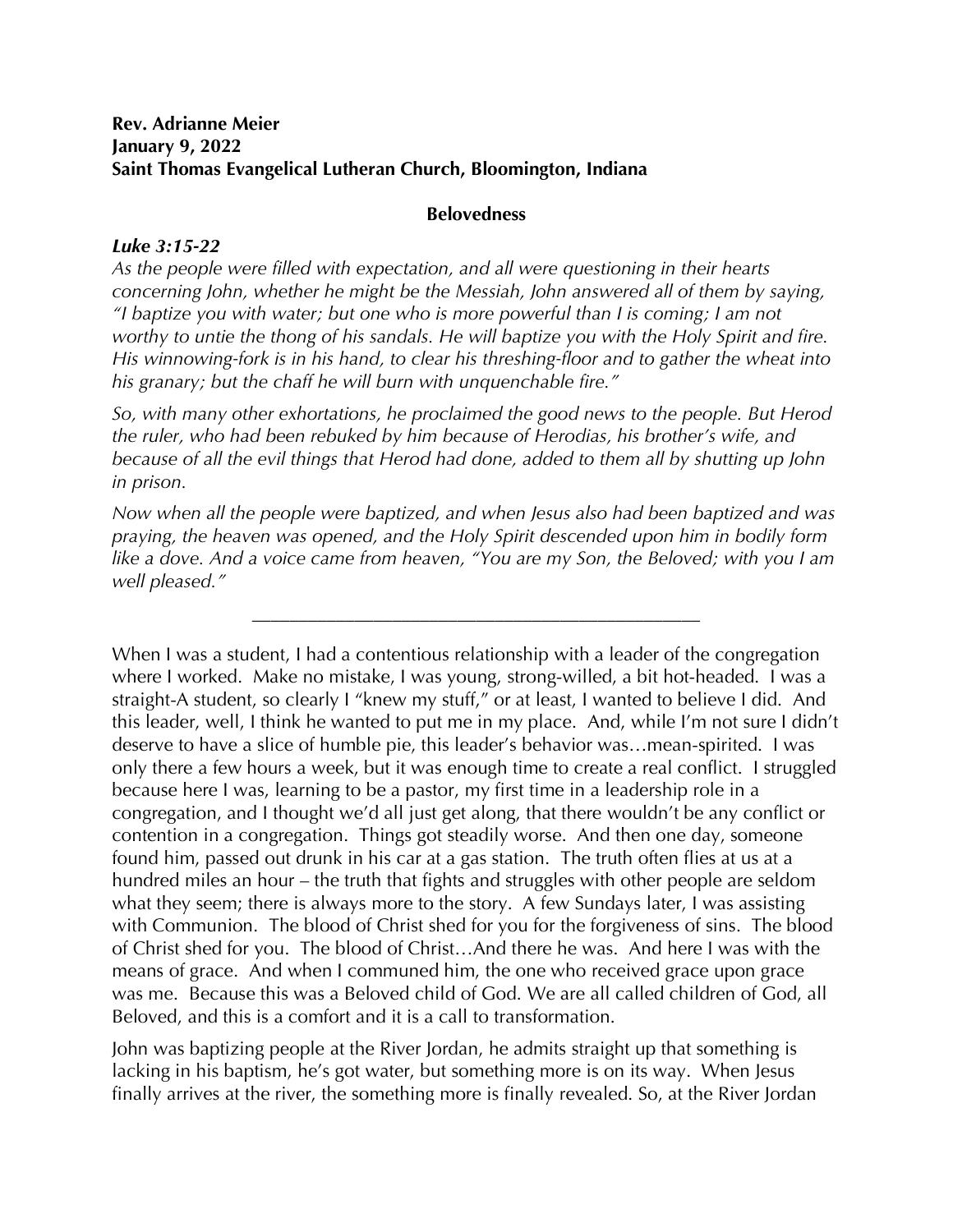that day, baptism is changed. Martin Luther says that "baptism is not simply plain water. Instead it is water used according to God's command and connected with God's word." Our theology of the Trinity teaches that God is, basically, a relationship. A mysterious relationship – not like a mystery that needs Sherlock Holmes to crack the case, but a mystery – something that we reach to understand, but never fully grasp. So, when God, the Father, the first person of the Trinity, breaks into the story with a word to Jesus, the second person of the Trinity. And that word is that Jesus—God-in-human-flesh—is beloved…that message of belovedness weaves us into a mystery where all that we are is taken up into God's self. All—the whole of human experience—is woven into God's very self.

St. Clare of Assisi founded an order of nuns that stands as a complement to Franciscan monks. They're called the Poor Clares in her honor to this day, and most take vows of poverty. St. Clare once said, "We become what we love and who we love shapes what we become."

Just as Jesus takes on our shape and form, becoming what God loves, we, too, are obliged to become like the God we love. St. Clare said, "Imitation is not a literal mimicking of Christ, rather it means becoming the image of the beloved, an image disclosed through transformation. This mean we are become vessels of God's compassionate love for others."

The very nature of being a Beloved of God is no get out of jail free card. Being the Beloved of God will not free us from pain or keep us from hurting. Being the Beloved of God does not keep bombs from dropping, wildfires from engulfing homes, and tornadoes from flattening warehouses with the workforce inside. Being the Beloved of God will not spare us from the worst we deal each other, the cruel twists of fate. Because the one for whom the heavens were rent asunder is the one who will cry out from the cross, "Father, into your hands I commend my spirit."

When Thomas Aquinas takes on the topic of friends he writes, "in the love of friendship, the lover is in the beloved inasmuch as he reckons what is good or evil to his friend as being so to himself; and his friend's will as his own, so that it seems as though he felt the good of suffering evil in the person of his friend." The nature of friendship—of Belovedness—is such that I feel what you feel; what harms you harms me; I am lifted by your triumphs. This is the reality that God assumes in the person of Jesus. And that makes sacred and holy the be-loved-ness we feel for one another.

We are then left with the truth that our belovedness is assured not because we are regularly graced with the glimpse of heaven through torn-open skies, but because we know God in the beloved bodies and experiences of one another, and, when we consider the cross, we know God especially through those who suffer.

Once, I read that when Dietrich Bonhoeffer preached, he always called his congregation *beloved*. St. John uses in his gospel, and in the three tiny letters that come near the close of the New Testament. Beloved. It is the word that rings from the voice of God when Jesus is baptized, the word the Church has preserved as spoken over each of us in our baptisms. Beloved.